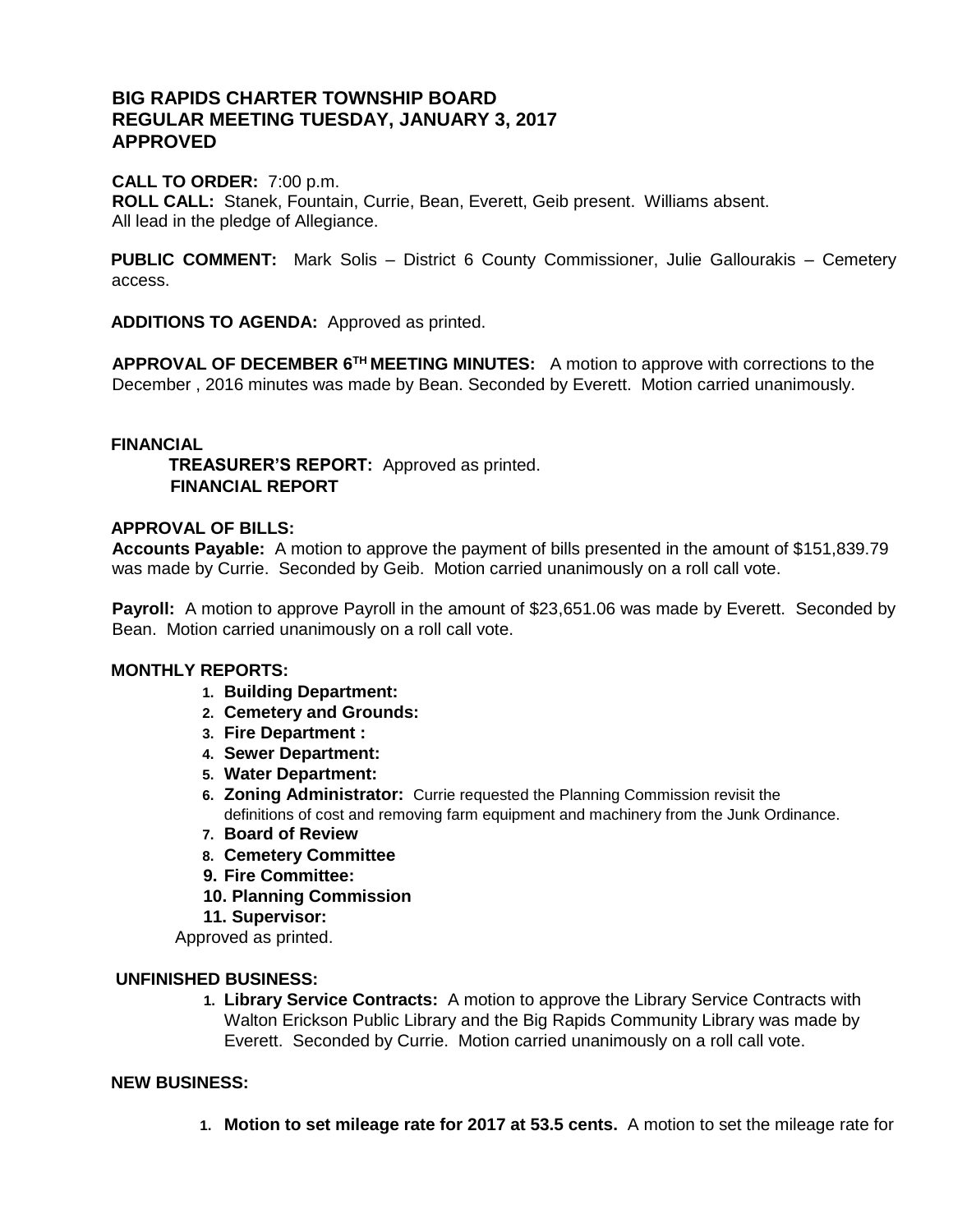2017 at 53.5 cents per mile was made by Fountain. Seconded by Geib. Motion carried unanimously on a roll call vote.

**2. Resolution 2017-1 to accept Wastewater agreement for 2017.** A motion to approve Resolution 2017-1 to accept the Wastewater Agreement for 2017 was made by Bean. Seconded by Currie. Motion carried unanimously on a roll call vote. **RESOLUTION NUMBER 2017-1**

## **RESOLUTION ACCEPTING THE 2017 BIG RAPIDS WASTEWATER USER CHARGE SYSTEM REPORT AND AUTHROIZING THE SUPERVISOR TO SIGN**

**WHEREAS**, representatives from the City of Big Rapids, Big Rapids Charter Township and Green Township [the "Municipalities"] have met in committee to complete the 2017 User Charge Report [the "Report"], and

**WHEREAS**, the Report identifies City accounts utilized to quantify and track shared expenses in the operation of the wastewater treatment plant and collection system, and sets the methodology of preparing the User Charge System Report, and

**WHEREAS**, the information about the collection system and treatment plant serving the Municipalities set forth in the Report will be used in the setting of wastewater rates and the preparation of future user charge system reports.

**NOW, THEREFORE, BE IT RESOLVED**, that the Big Rapids Charter Township accepts the 2017 Big Rapids Wastewater User Charge System Report as prepared by the participating municipalities, subject to the approval by the State of Michigan, Department of Environmental Quality, Environmental Sciences and Services Division, and the Supervisor is authorized to accept and sign the Report on behalf of the Township.

**BE IT FURTHER RESOLVED**, that the rates established by the 2017 Report be charged to Big Rapids Charter Township effective January 1, 2017, shall be \$5.51 per unit (1 unit = 1,000 gallons) and the rate charged to Green Township effective January 1, 2017 shall be \$5.43 per unit (1 unit = 1,000 gallons) exclusive of IPP charges as provided in this report.

The foregoing resolution was offered by Bean and supported by Currie.

Ayes: Bean, Currie, Everett, Geib, Fountain, Stanek. Nays: 0 Abstain: 0 Absent: Williams

The Supervisor declared the resolution approved.

Rene Fountain, Township Clerk

\_\_\_\_\_\_\_\_\_\_\_\_\_\_\_\_\_\_\_\_\_\_\_\_\_\_\_\_\_\_

STATE OF MICHIGAN ) SS COUNTY OF MECOSTA )

 I, the undersigned, the duly qualified and acting Clerk of Charter Township of Big Rapids, Mecosta County, Michigan do hereby certify that the foregoing is a true and complete copy of a Resolution adopted by the Township Board at a regular meeting on January 3, 2017, the original of which is on file in my office. Public notice of said meeting was given pursuant to and in full compliance with Act No 267, Public Acts of Michigan, 1976 as amended, including in the case of a special or rescheduled meeting, notice by posting at least eighteen (18) hours prior to the time set for the meeting.

IN WITNESS, WHEREOF, I have hereto affixed by official signature on this 3rd day of January 2017.

 Rene Fountain, Clerk Charter Township of Big Rapids

\_\_\_\_\_\_\_\_\_\_\_\_\_\_\_\_\_\_\_\_\_\_\_\_\_\_\_\_\_\_\_\_